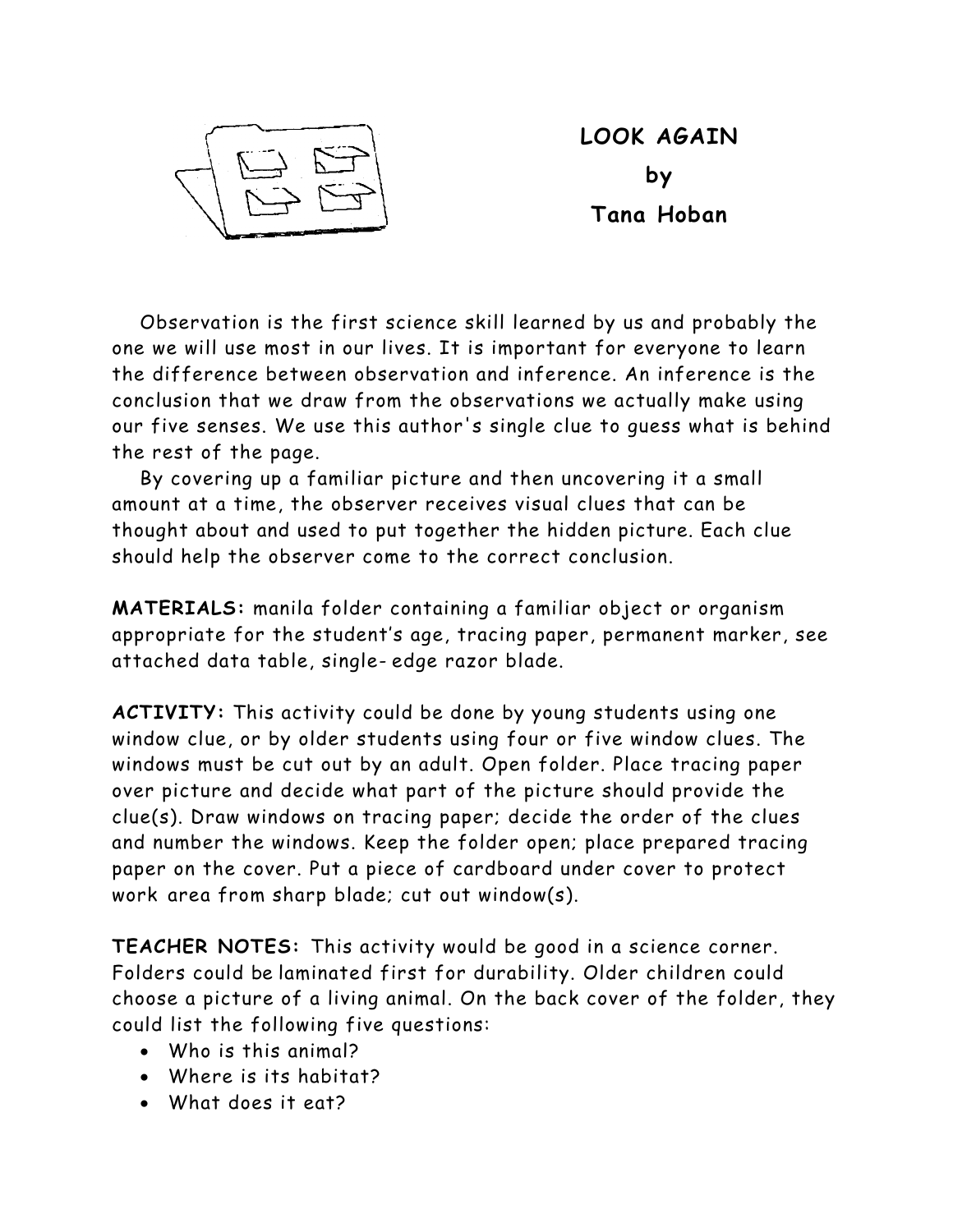- What is its body covering?
- What is one special fact about this animal?

They could make the window clues help answer the questions. Students could trade their folders. This would be a good activity if a certain group of animals were being studied. It would work well for plants, too.

**SOURCE:** Deborah Tippins, NSTA National Convention, Atlanta

**STANDARDS: BSL:** 1.3, 1.7, 4.1, 4.6, 5.1, 5.2, 5.3, 5.4, 12.5, 12.7 **NCTM:** 4b, 13a **SCS:** A1 A2 C1, C3, H2, H4

Hoban, Tana. Look Again. Macmillan, 1971. ISBN#0-02-744050-8.

The art work at the top is from the original Christa McAuliffe Collection and was drawn by Beverly Noble in 1991.